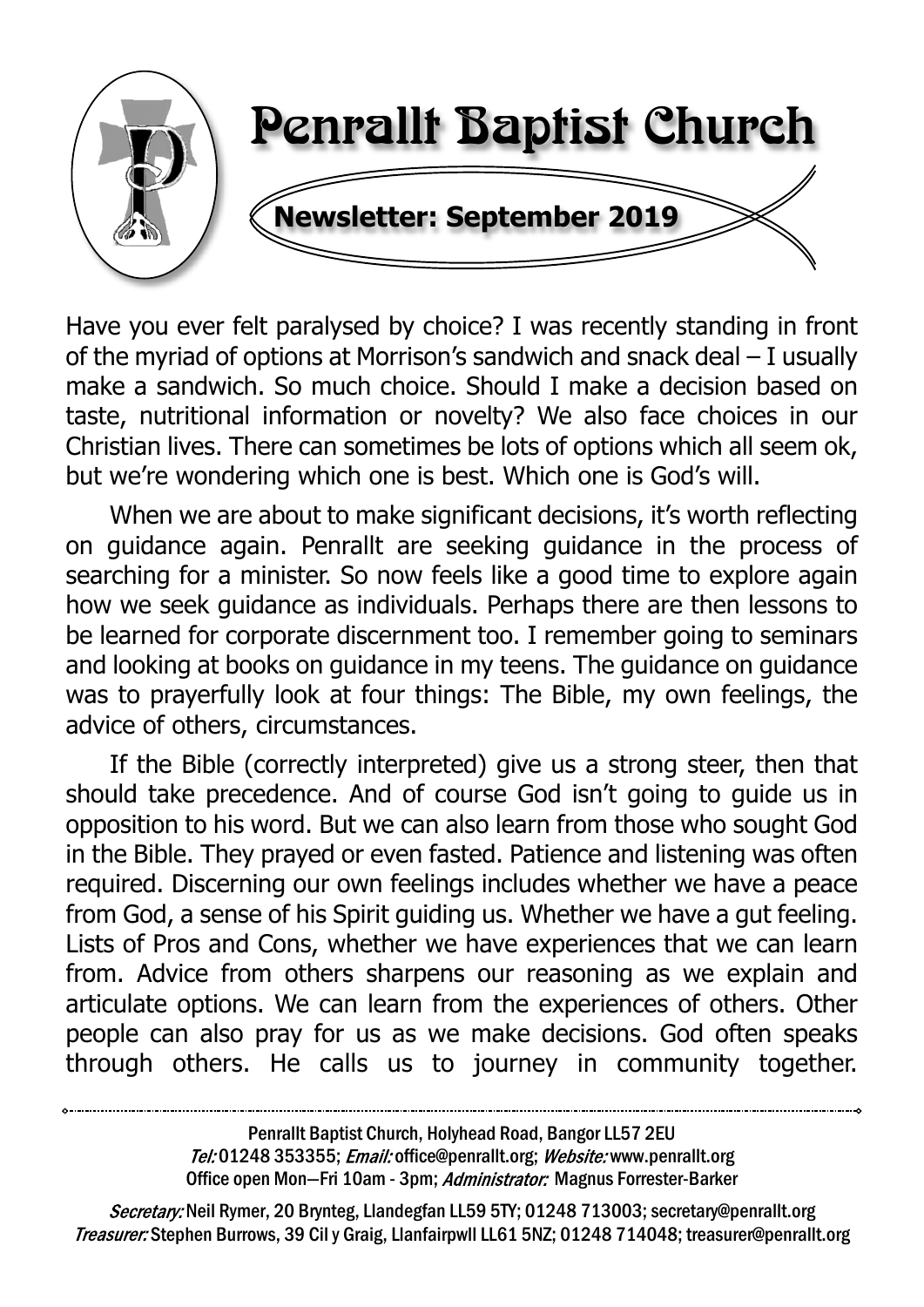Circumstances are also interesting to bear in mind. God sometimes does speak through circumstances. God may well be at work in bringing things together at a particular time, but sometimes they are a distraction. Care is required here in interpreting which is which – but it's worth bearing in mind.

 But the strongest thing we can do is to get to know the voice of Jesus. Some of the most beautiful words of Jesus about this topic are John 10v27: "My sheep listen to my voice; I know them, and they follow me." We get to know Jesus by regularly spending time with Him – particularly in Prayer, in Studying the Bible and in Worship. Corporately and individually. Then, when we find ourselves in those times of needing guidance, we stand a better chance of hearing his voice.

 And by the way, in case you are wondering … Coronation chicken. The fresh coriander was great!

Blessings,

John Thompson

#### **Pastoral Care Training**

There is an opportunity to attend a brief Pastoral Care training session led by Andy Peck from Waverly Abby House, on Tuesday 3rd September from 12:30 to 3:30pm

This will be in the chapel. The event is open to deacons, home group leaders, Prayer & Care team and any others interested in getting to know the basics of pastoral care. If anyone is interested please contact Roshni (07967320048). **Places must be booked in advance – you may still be able to get one if you are quick**. There is a cost of £10 per head; the church will underwrite this for Penrallt people but any donations from those who are able to give will be really appreciated.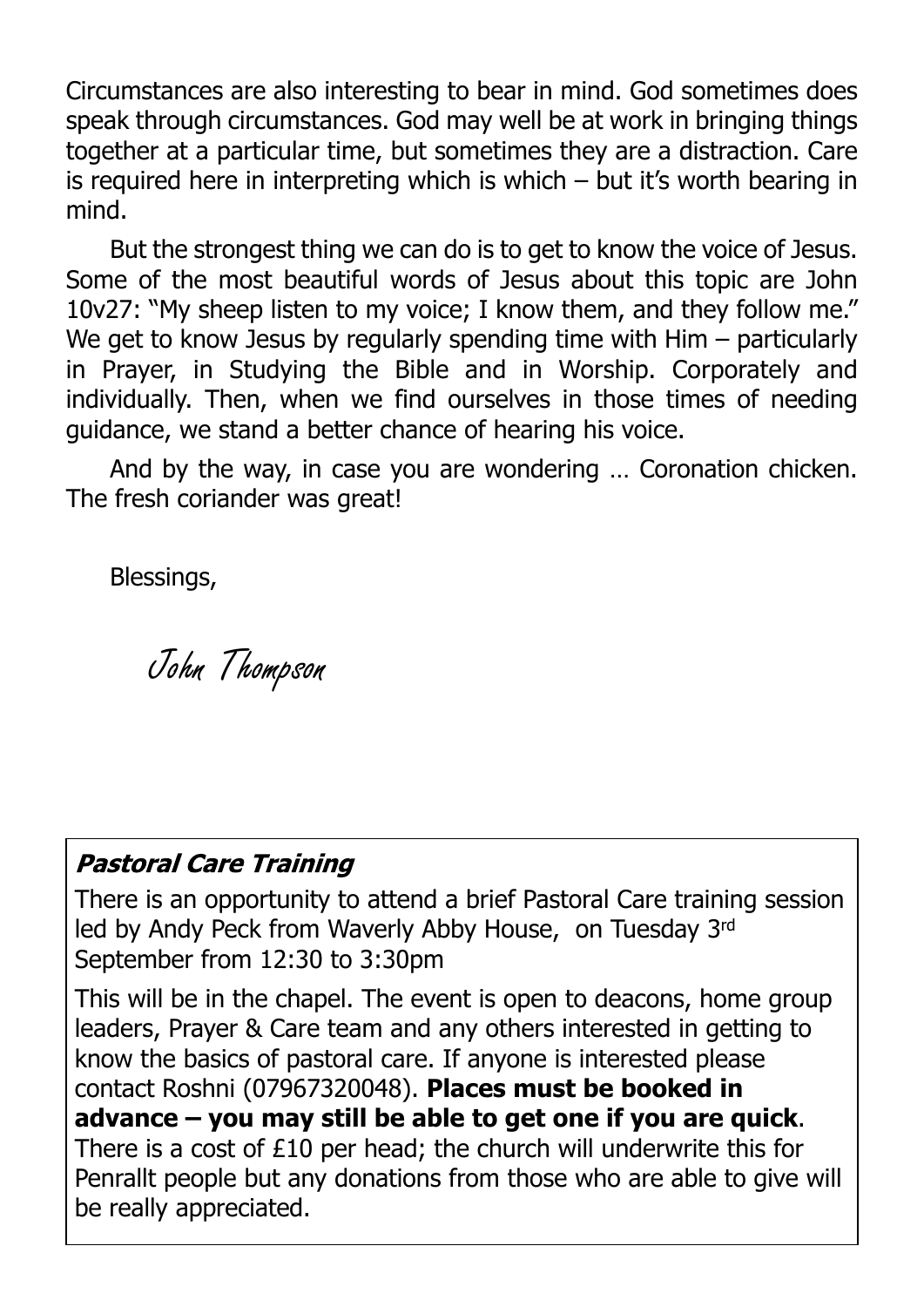# **Services This Month**

Revd. Dafydd Job is the minister of Capel y Ffynnon. Revd. Chris Gray is a retired Methodist minister (and the father of Deb Stammers). Revd. John Thompson is the pastor of Llanelwy Community Church and is our moderator during our current pastoral vacancy. Chris and Anna Hembury are missionaries working with Hull YFC. The other speakers are all members of Penrallt.

## **1st September**

|                            | 10:30am He is Altogether Lovely<br>Preacher: Donald Poirot                                                  | Song of Solomon<br>$5:10 - 16$ |
|----------------------------|-------------------------------------------------------------------------------------------------------------|--------------------------------|
|                            | 6:00pm Communion Service<br><b>First loves &amp; lampstands</b><br>Preacher: Lesley Jackson                 | Revelation 2:1–7               |
| 8 <sup>th</sup> September  |                                                                                                             |                                |
|                            | 10:30am Family service led by Wendy Lemon                                                                   |                                |
|                            | 6:00pm The Soldier, the Slave Girl and the Prophet - How God<br>works in our hearts<br>Preacher: Dafydd Job | 2 Kings 5:1–16                 |
| 15 <sup>th</sup> September |                                                                                                             |                                |
|                            | 10:30am Love in action: service in the body of Christ<br>Preacher: Chris Gray                               | Romans 12:1-18                 |
| 6:00pm                     | <b>The Lost and Found</b><br>Preacher: Magnus Forrester-Barker                                              | Luke 15:1-10                   |
| 22 <sup>nd</sup> September |                                                                                                             |                                |
|                            | 10:30am Communion Service<br><b>Jesus heals</b><br>Preacher: John Thompson                                  | John 4:43–5:15                 |
| 6:00 <sub>pm</sub>         | Café Church Service: A New Term                                                                             |                                |
| 29 <sup>th</sup> September |                                                                                                             |                                |
|                            | 10:30am Service led by the Hemburys                                                                         |                                |
| 6:00 <sub>pm</sub>         | <b>Clothe yourselves with humility</b><br>Preacher: Roger Borlace                                           | 1 Peter 5                      |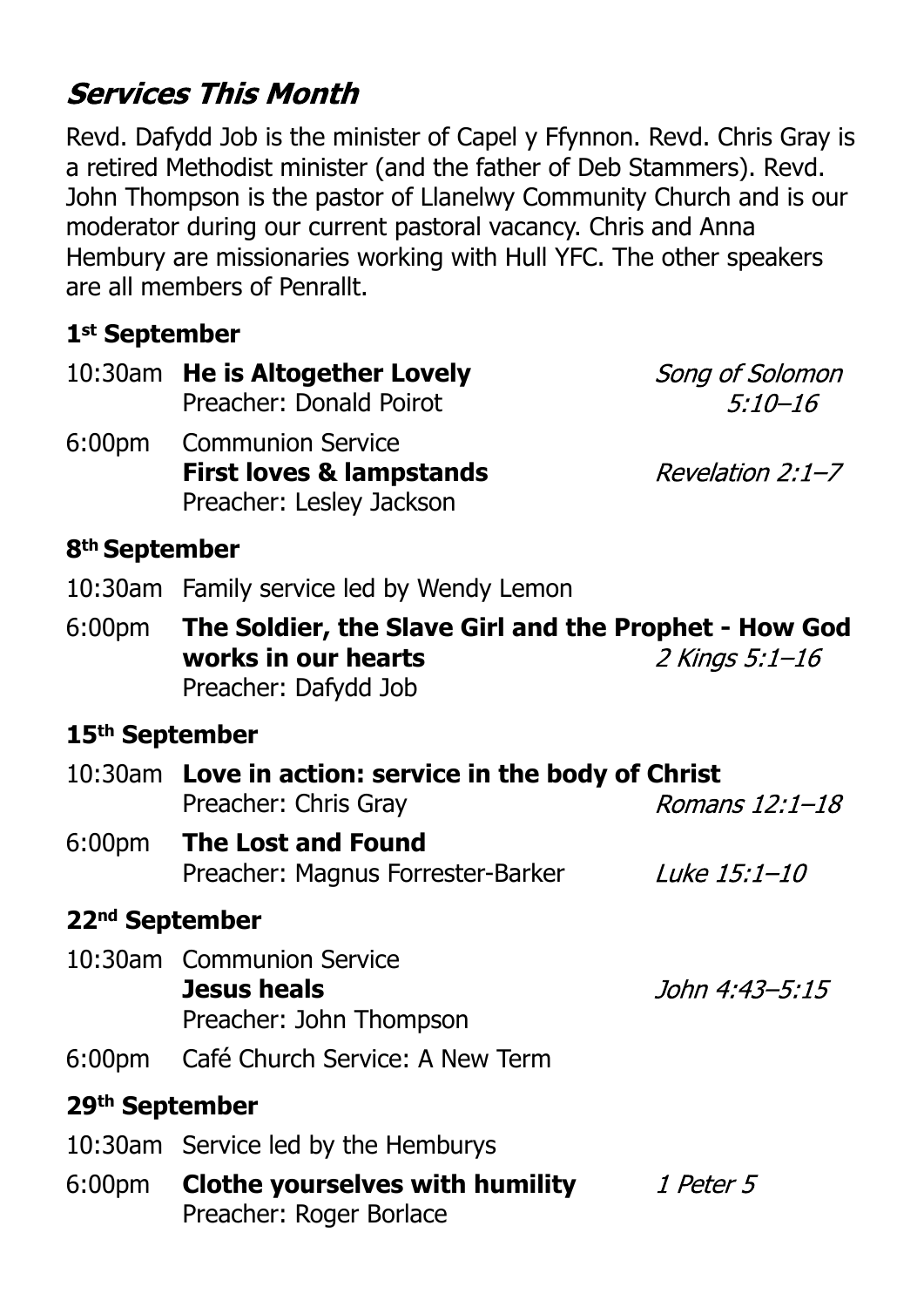### **Dates for Your Diary in September**

| 8:30am<br><b>Saturdays</b> |                    | Prayer meeting in the Twrgwyn Room.                                          |  |  |
|----------------------------|--------------------|------------------------------------------------------------------------------|--|--|
| <b>Monday 2</b>            |                    | Church office closed.                                                        |  |  |
| <b>Tuesday 3</b>           | 12:30pm            | Pastoral Care Course (NB it is necessary to<br>book a place on this course). |  |  |
| <b>Wednesday 4</b>         | $10:30$ am         | Men's prayer meeting followed by coffee.                                     |  |  |
| <b>Saturday 7</b>          |                    | Wedding of Alun Thomas & Gwawr<br>Edwards.                                   |  |  |
| <b>Sunday 8</b>            | 2:15 <sub>pm</sub> | Service at Haulfre.                                                          |  |  |
| <b>Wednesday 11 7:30pm</b> |                    | Monthly prayer meeting in the chapel.                                        |  |  |
| <b>Monday 16</b>           | 10:30am            | Church Walk at Borth y Gest.                                                 |  |  |
| <b>Saturday 21</b>         | 9:30am             | Bible Unzipped at Princes Drive Baptist<br>Church, Colwyn Bay.               |  |  |

Please see later in this newsletter for more about many of these events.

#### **Children's Birthdays in September**

- 16th: Graham Bendall Jones
- 19th: Jessica Blair
- 22nd: Shannon O'Malley
- 24th: Elin Gwilliam
- 25th: Ned Allen
- 29th: Naomi Burton

#### Deadline for next month's newsletter: Sunday 22nd September

Please send information to Magnus (office@penrallt.org; 01248 353355). All notices (including alterations to standing information) should be submitted in writing (preferably by email) as early as possible.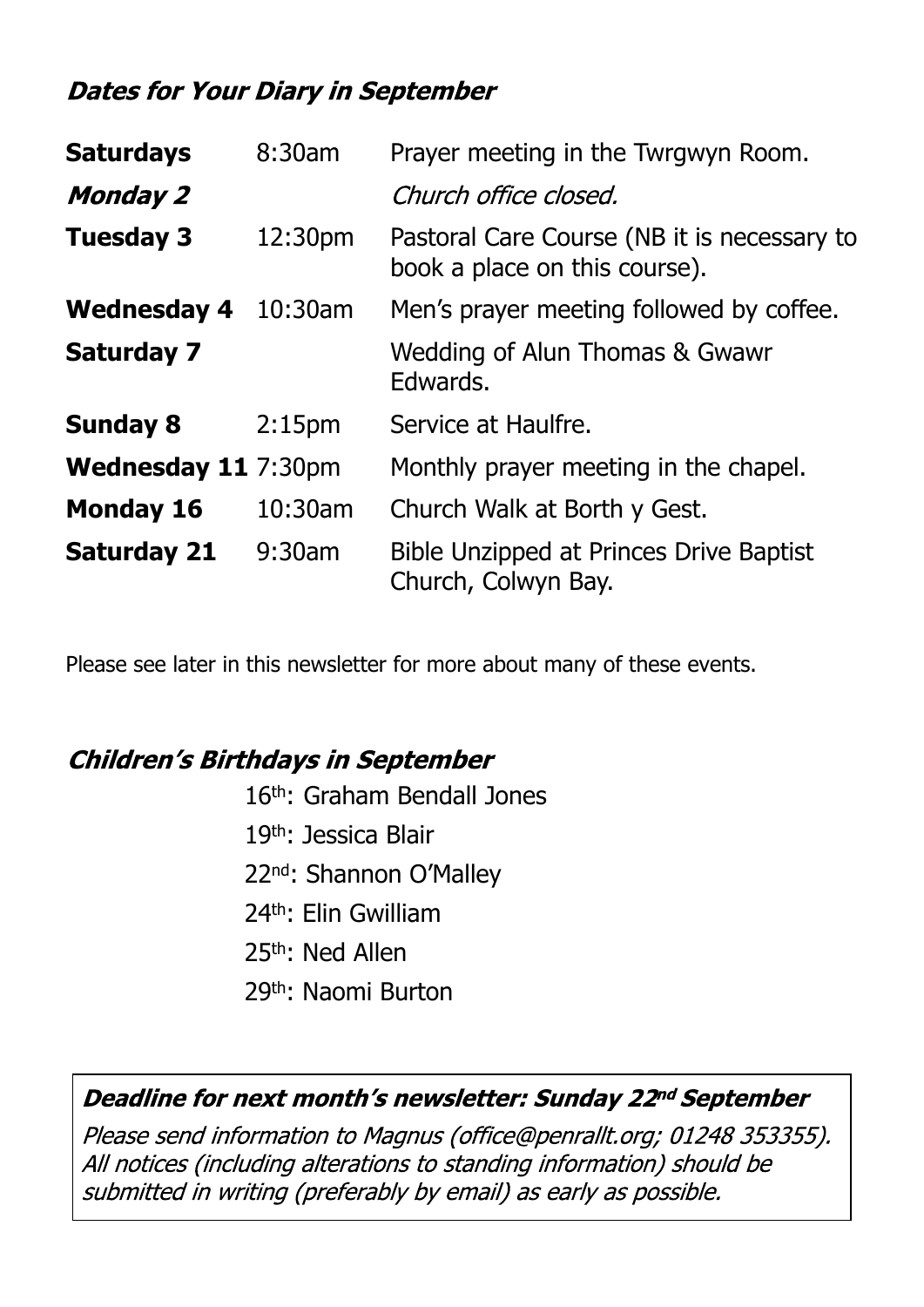## **Homegroups**

Many of our folk meet in small groups during the week for Bible study, prayer and fellowship. We encourage you to join one of these groups if you are able to. NB groups do not meet every week - please check with the named contact. All landline numbers below have the 01248 area code.

| <b>Day</b> | <b>Time</b>        | <b>Group Name</b>                    | <b>Contacts</b>                                     |
|------------|--------------------|--------------------------------------|-----------------------------------------------------|
| Mon        | 7:00pm             | <b>Delta</b>                         | Brian Wheatcroft (602516)<br>Pat MacKenzie (670948) |
| <b>Tue</b> | 7:30pm             | Nilgiri                              | Joan Beer (353874)                                  |
| <b>Tue</b> | 7:30 <sub>pm</sub> | <b>Tyddyn Isaf</b><br>(Menai Bridge) | Magnus Forrester-Barker<br>(717570)                 |
|            | <b>Wed</b>  7:30pm | <b>Nomads</b>                        | Pat & Roger Borlace<br>(713146)                     |
| Fri        | 10:30am            | The Lydias                           | Freda Birchall (371316)<br>Lesley Jackson (680330)  |

#### **◊ Baptism Preparation**

We are intending to run a course on "Christian basics as preparation for baptism" in the autumn. If you are interested, please speak to John Thompson (moderator@penrallt.org) soon.

#### *◊* **Bible Unzipped**

Saturday 21st September 9:30am

This is a theological learning community that meets monthly, usually at Rhos-on-Sea URC Church. Bible Unzipped is entirely free though donations towards costs are welcome. For more information, please speak to Roger Malone or Magnus Forrester-Barker. This month we look forward to a very special morning with our guest speaker Rosa Hunt, co-principal of South Wales Baptist College. Please note that this session will be at **Princes Drive Baptist Church**, Colwyn Bay.

#### *◊* **Church Lunch**

Sunday 1st September

As usual, there will be a (free) bring and share lunch after the morning service on the first Sunday of the month. Please bring enough buffetstyle food for yourself and one or two others. Visitors are very welcome (and are not expected to bring food).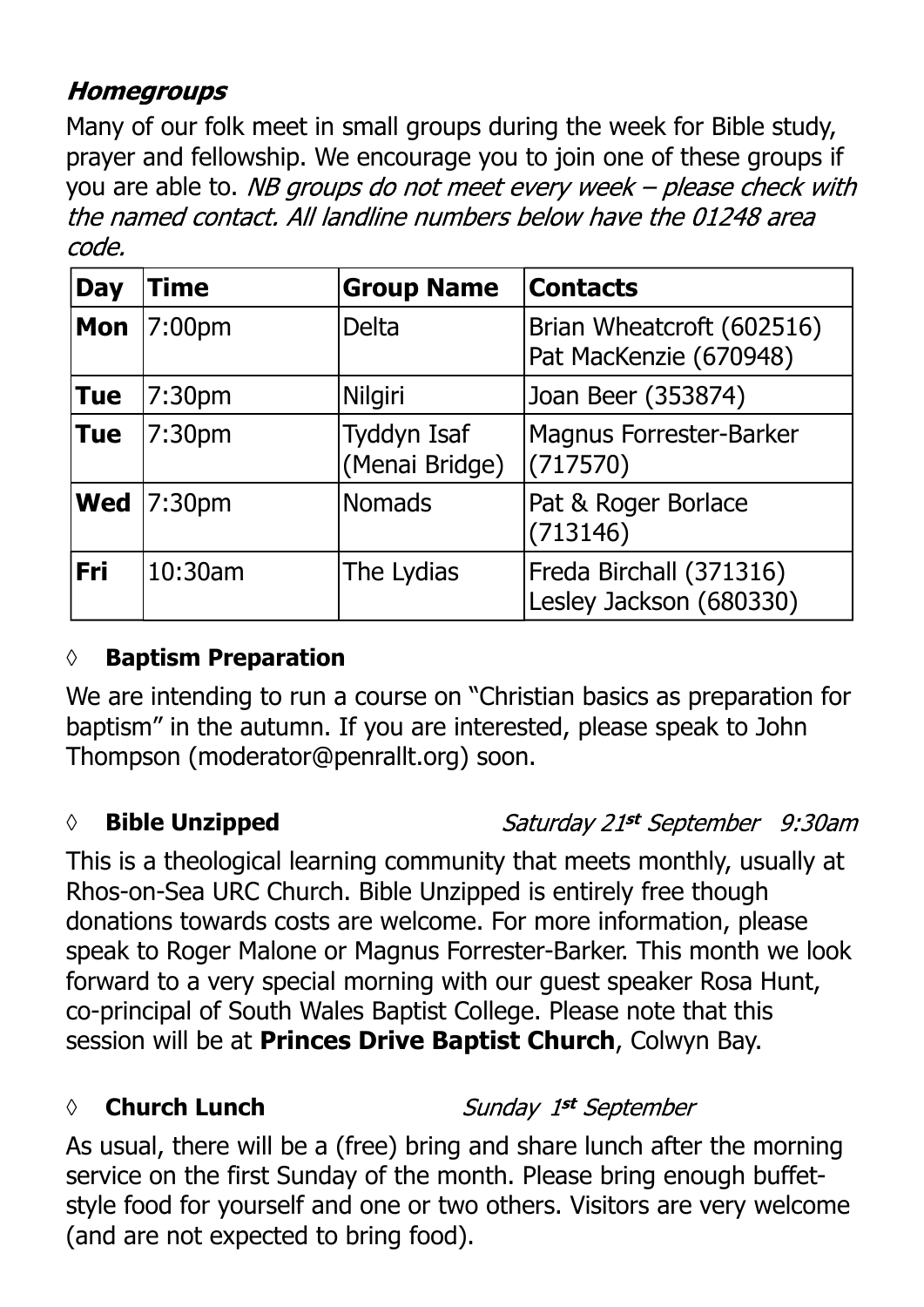### *◊* **Church Walk**

We'll meet at Borth y Gest (LL49 9TT) on the prom (opposite the Seaview cafe); there is some parking, and also a Pay and Display car park. Directions: drive to Porthmadog High street (keep straight on at the roundabout near the big Portmeirion shop...was Kerfoots) and take the next right onto Bank Place and follow the signs for Borth y Gest. The walk is 4 miles approx and follows the Coastal Path westwards, eventually dropping down onto Black Rock Sands and returns via the Golf Course and a scenic caravan park (that's what the description says!). There is a bit of a climb towards the end of the walk and some steps (mostly with handrails down to one of the beaches. Further details from Mari and Ian Kelso, tel. 01248 421783, Mob. 07443038183

## **◊ Interim Moderator**

During our current pastoral vacancy, Revd. John Thompson, the Minister of Llanelwy Community Church, is serving as our Moderator. In addition to chairing members' and deacons' meetings, John will be preaching at Penrallt roughly once a month and will be in the office at times during the week. Usually this will be on Wednesday mornings but the day and time will vary, so please contact either John (moderator@penrallt.org, 07931 150697) or Magnus (office@penrallt.org, 01248 353355) in advance if you would like to arrange a meeting. Please avoid contacting John on Saturdays, except in case of serious emergency, as this is his day off.

#### *◊* **Monthly Prayer Meeting** Wednesday 11th September 7:30pm

Our monthly mid-week prayer meetings, for the whole congregation, usually take place in the chapel and last about an hour. The next meeting after this one will be on Thursday 10<sup>th</sup> October.

## **◊ Pastoral Help**

If you have issues of concern about your own or someone else's welfare, please contact a member of the Pastoral Care team: Adrienne Ferrada; Gwen Hicks (353648); Geoff Moore (410582); Helen Thomas (600174); Roshni Verghese (07967 320048).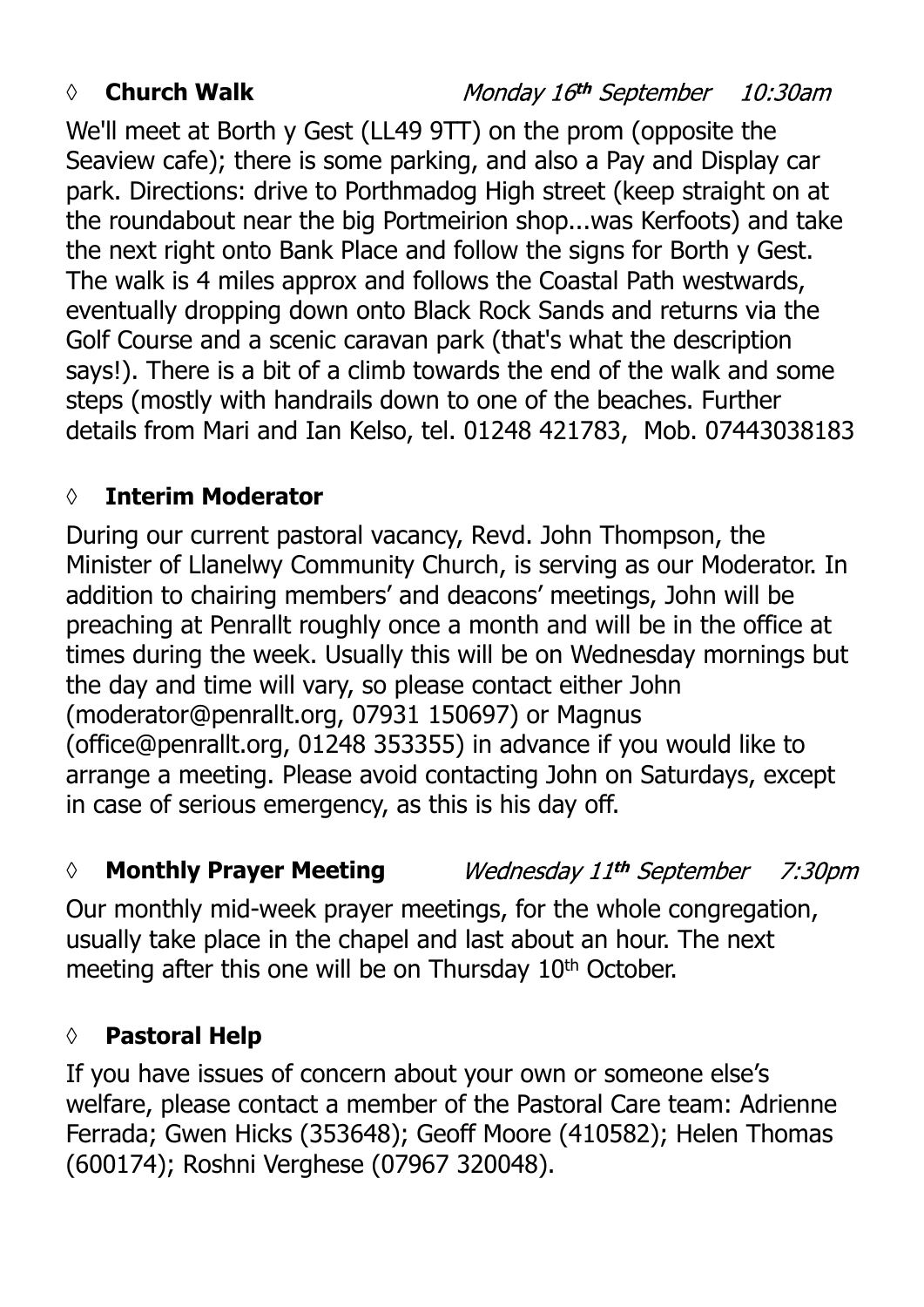## **◊ Pray for Penrallt Every Day**

We believe in prayer and encourage people to pray. You can send prayer request to our electronic diary via office@penrallt.org (there are also prayer cards in the church porch that you can fill in). Better still, you can receive the prayer diary straight to your inbox every Monday (or occasionally later in the week) by emailing the office now and requesting to be put on the list. For more immediate and interactive sharing of prayers, search on Facebook for Penrallt Prayer Point and send a request to join our group.

#### **◊ Rough Sleepers**

We do not recommend giving money directly to the rough sleepers in Upper Bangor. You will find labelled envelopes in the porch for a gift that will buy meal vouchers which are distributed to the homeless by the Cathedral; this certainly would be a more meaningful form of help.

#### *◊* **Sunday Afternoon Services**

On the first Sunday afternoon of the month we usually take a short service at the Haulfre residential home in Llangoed (near Beaumaris). The service starts at 2:15pm and lasts roughly half an hour. The next service will be on **Sunday 8th September** (NB this is the second Sunday of the month!).

*Focus on…*

## **Chris and Anna Hembury Serving with Hull YFC, via the Church Mission Society**

Chris and Anna live in the Boulevard area of Hull where people are known for their no-nonsense attitude and honest vulnerability, an area suffering from high unemployment, child poverty, addiction, mental and physical health problems, prostitution and increasing racial tension. People feel a crippling lack of self-worth. But it's an area full of buried treasure, untapped potential and dormant creativity.

Chris and Anna are part of the Hull YFC team, supporting children, young people and families, through activities such as youth club, breakfast club, after school club, summer camp, mums group, baby group, 'natural